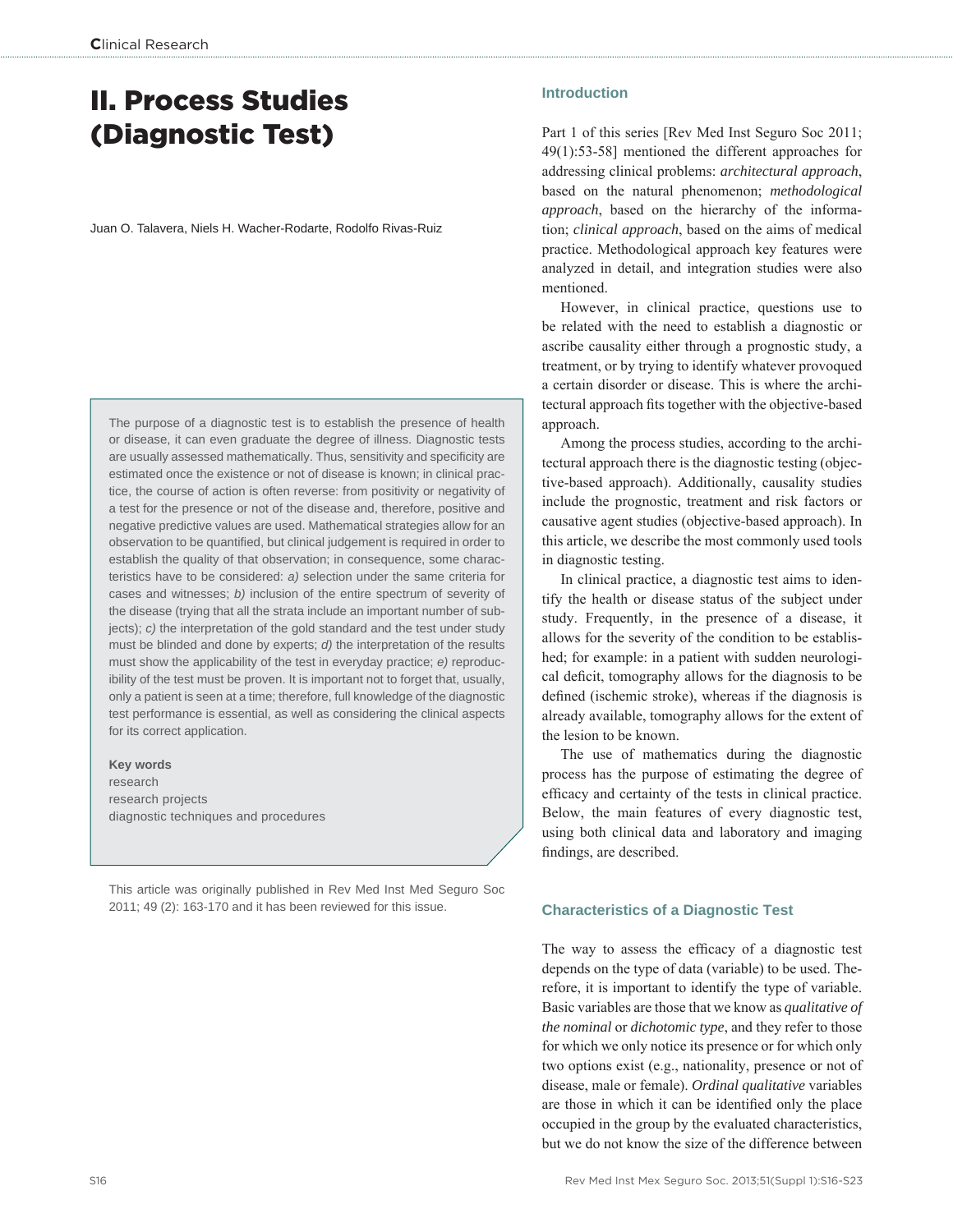each other (e.g., the degree of severity of a disease mild, moderate or serious—, or the intensity of a clinical piece of information identified by a cross mark, where, even when  $+$  is acknowledged to be lower than ++ and, consequently, lower than +++, ++ can not be stated as being double to +). And, finally, *quantitative variables* are those in which the distance between two levels of intensity is known; and in this variables the distance between two units is always equidistant. They are known as *discrete* or *discontinuous* when they can not be fractionated (e.g., how many children has a family [0, 1, 2, 3]), and *continuous* when fractions can be identified between one value and another (e.g., 52.0 kg, 52.2 kg or 52.250 kg weight).

Sensitivity and specificity are distinctive characteristics of every diagnostic test and indicate their efficacy. *Sensitivity* refers to the proportion of diseased individuals with a positive test. *Specificity* refers to the proportion of non-diseased individuals with a negative test.

The calculation of sensitivity and specificity uses *nominal* or *dichotomic* data and it is based on the use of a  $2 \times 2$  table, in which the tested data is contrasted against the final diagnosis obtained by means of an ideal parameter named *gold standard*, which represents the test with the highest reliability for demonstrating a disease, e.g., histopathological results (testicular seminoma), surgical findings (cholecystitis), imaging studies interpretation (stroke by tomography or magnetic resonance imaging), interventional imaging studies (type of congenital heart disease by cardiac catheterization) or laboratory findings (renal failure by creatinine clearance).

Figure 1 shows the calculation of sensitivity and specificity of neck stiffness for the diagnosis of subarachnoid hemorrhage in patients with sudden onset neurological deficit, likely of vascular cause. A sensitivity of 59 % with a specificity of 94 % is observed, which means that 59 % of the patients with subarachnoid hemorrhage may show neck stiffness and among those without subarachnoid hemorrhage, 94 % do not have neck stiffness.

Sensitivity and specificity calculations are directed from the presence or absence of a particular disease, towards the probability of experiencing or not certain data. However, in clinical practice, the approach is often in the reverse direction: it goes from a positive or negative test result to the likelyhood of having or not a specific disease. This type of orientation corresponds to what we know as predictive values. The *positive predictive* value represents the probability that a patient with a certain positive test (sign, symptom, laboratory or imaging result or some index) has of suffering a particular disease; the *negative predictive value* is the probability that a patient, with a certain negative test, has of being free from a particular disease.

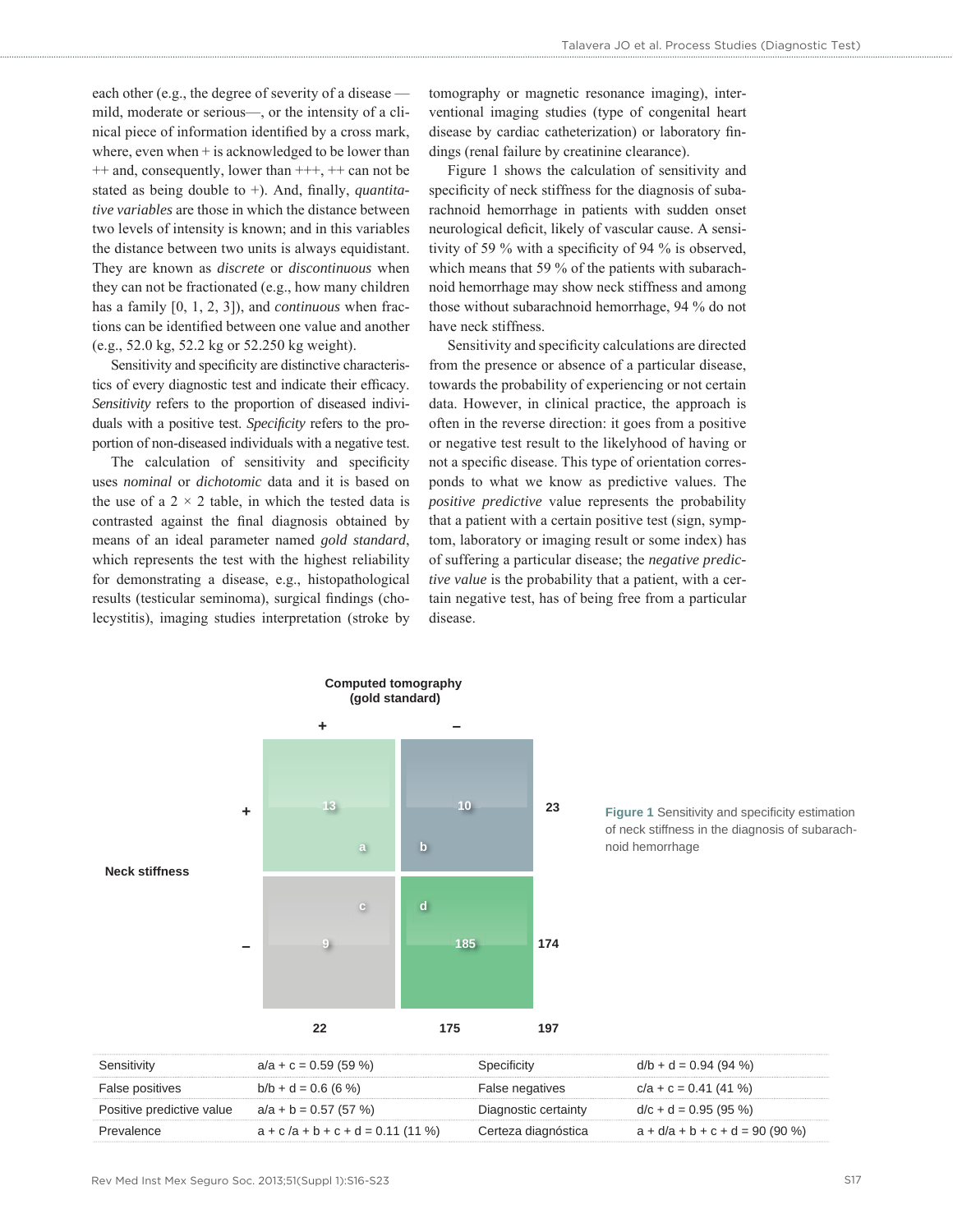Figure 1 shows a positive predictive value of 57 % and a negative predictive value of 95 %; this means that among the patients with clinical symptoms of stroke, a subject with neck stiffness has a 57 % probability of suffering from subarachnoid hemorrhage, whereas a patient without neck stiffness has a 95 % probability of not having subarachnoid hemorrhage.

While sensitivity and specificity values are considered to be constant, which is not true as we will explain later, predictive values are affected by disease prevalence. For example, in Figure 2, where the disease prevalence increased only from 11 to 56 %, maintaining the proportion of diseased subjects with positive and negative tests, sensitivity and specificity are shown to be preserved, whereas predictive values change: the positive predictive value is 93 % and the negative predictive value is 65 %. Thus, a prevalence increase causes an increase in the positive predictive value, with a decrease in the negative predictive value (a positive test in a population with high prevalence of the disease practicaly establishes the diagnosis; a negative test, however, does not rule it out); conversely, a decrease in prevalence produces an increase in the negative predictive value and a decrease in the positive predictive value (a negative test in a population with low prevalence of the disease almost rules the disease out).

If prevalence of the disease in the population from which predictive values of the diagnostic test were obtained is different from the prevalence of the disease in our population, these predictive values cannot be used. However, Bayes' theorem allows for predictive values to be estimated by using the sensitivity and specificity of the test, as well as the prevalence of the entity under study in our population. Table I shows how the increase in prevalence from 11 to 56 % produces a 57 to 94 % increase in the positive predictive value. This example shows clearly how a positive test in a population with low prevalence (11 %) has an approximate probability of 50 % for diagnosing the disease, whereas with a high prevalence (56 %), it practically establishes the diagnosis.

Another practical strategy for estimating the probability of the disease in case of a positive test, but at different prevalence values, is the use of Fagan's nomogram and the likelihood ratio (LR). The positive LR (PLR) is obtained from the ratio sensitivity/1-specificity. In turn, the negative LR (NLR) is obtained from the ratio 1-sensitivity/specificity. Fagan's nomogram is divided in three parts. In the first column appears the pre-test possibility (prevalence). In the middle, there are the values of the LR and in the last column, the post-test probability. The post-test probability for a PLR refers to the probability of obtaining a positive result when the test is positive and it corresponds to the PPV; the post-test probability for an NLR refers to the probability of obtaining a positive result when the test is negative, which is equivalent to 1-NPV. Examples for a prevalence of 11 and 56 % are shown in Figure 3.

It was mentioned previously that the sensitivity and specificity of a test are not dependent on

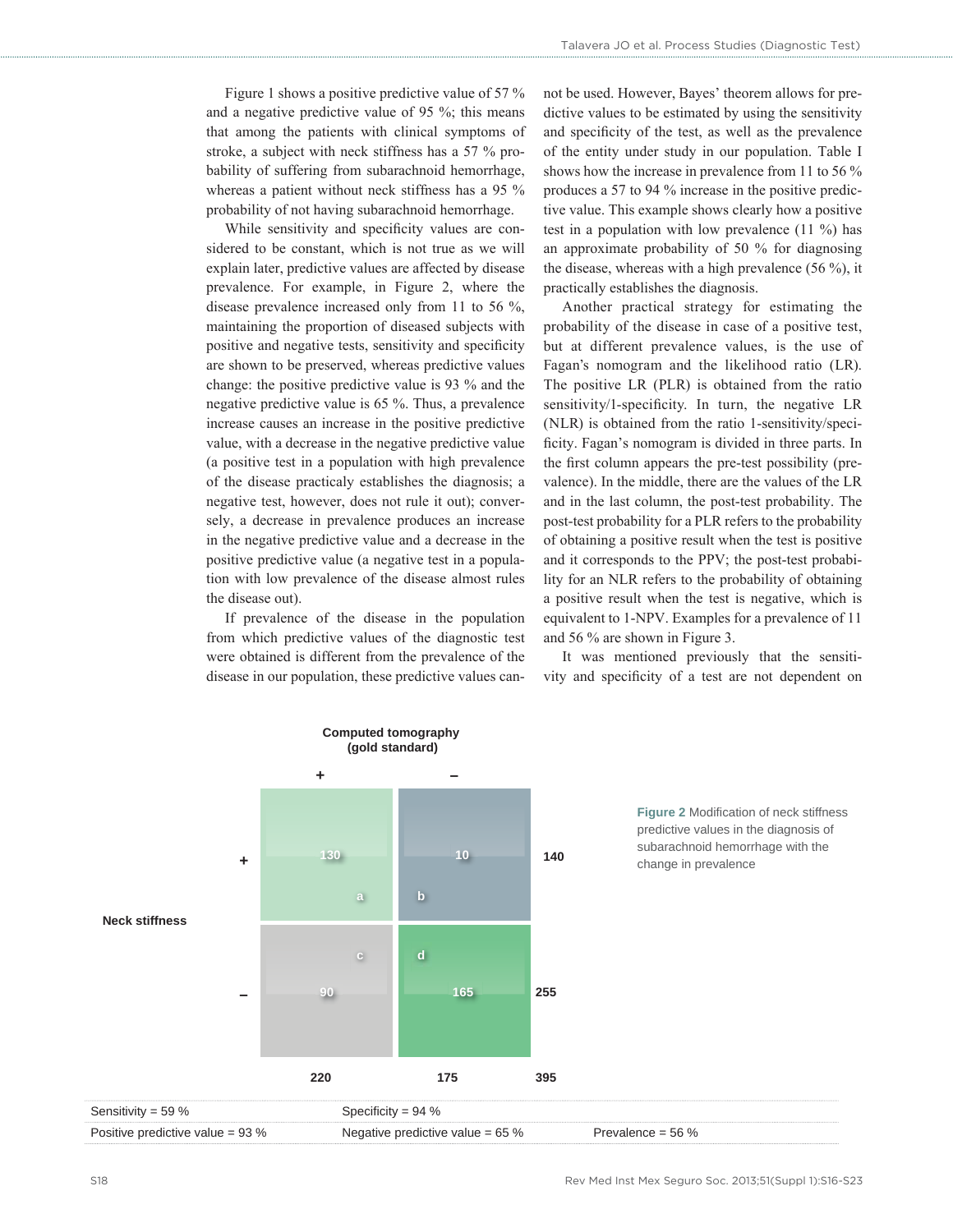the prevalence of the disease; however, the values vary according to the predominant disease severity degree in the group under study. For example, diagnosing lung cancer at an advanced stage with a chest x-ray is simple and it will rarely go unnoticed, i.e., false negatives will rarely exist and sensitivity will be high; however, it will be hardly detected if we try to diagnose it in asymptomatic individuals, at an early stage, which will provoke a high percentage of false negatives and low sensitivity. Therefore, considering that the sensitivity obtained from a test in a population is applicable to other population implies that the distribution of disease severity is the same in both samples, since if in the first one the proportion of subjects in advanced stages is predominant, sensitivity will be high, and if in the second prevails an early stage, sensitivity will be low. Having the same inclusion criteria between different studies of different populations does not guarantee that the distribution of subjects will preserve a similar proportion of subjects at every stage of the disease and, consequently, sensitivity may be different.

## **Use of Ordinal and Quantitative Data**

Unlike nominal data, when the test under study corresponds to ordinal or quantitative data (with more than one cut-off point), a ROC (receiver operator characteristic) curve has to be plotted, which enables to determine in which of the cut-off points the highest diagnostic certainty is obtained.

Figure 4 shows the different value ranges of creatine phosphokinase in cerebrospinal fluid expressed in μU/mL, with their respective frequencies, and the calculation of sensitivity and specificity is outlined according to the different cut-off points by elaborating  $2 \times 2$  tables. In these tables, intervals are constructed with the different values of the test under study and tabulated in two columns; the first shows the frequencies of subjects with the disease in each of the intervals and the second shows the frequency of subjects without the disease within the same intervals. The most altered values appear above (first intervals) and the less altered below. The cumulative percentaje is calculated upwards and downwards of each cut-off point, in both columns. In the column of diseased subjects, sensitivity is estimated from the cut-off point upwards, and in the column of controls, the percentage of false positives (1-specificity).

The results are plotted with the sensitivity values and the percentage of false positives: sensitivity values on the ordinate axis (*Y*), and the ratio of false positives (1-specificity) on the abscissa axis  $(X)$ ; a specificity value of 90 % corresponds to 10 % of

false positives (Figure 5). The best cut-off point corresponds within the ROC curve to the closest point to the left superior angle of the curve, or to the point within the table that contains the lowest  $b + c$  value (values that belong to the sum of false positives and false negatives) or the highest value for  $a + d$  (values that belong to the sum of true positives and true negatives). In this case, the cut-off point is  $\geq$  16 µU/mL, which allows for 79.6 % of patients to be correctly classified as diseased or healthy, with a sensitivity of 61.5  $\%$  and a specificity of 96.5  $\%$ . However, according to the use given to the test, more than one point can be selected: where sensitivity or specificity is favored (higher negative or positive predictive value).

There are cases in which not only the test under study contains more than two strata, but even the gold standard. In these cases the percentage of success and error can be estimated. Figure 6 compares clinical diagnosis of pulmonary embolism considering the diagnosis by ventilation/perfusion scan as the gold

|              | Table I Bayes' theorem                                               |                                                                                                                                              |
|--------------|----------------------------------------------------------------------|----------------------------------------------------------------------------------------------------------------------------------------------|
|              | $p(E+/P+) = -$                                                       | $p(P+/E+)$ p $(E+)$                                                                                                                          |
|              |                                                                      | $p(P+/E+) p(E+) + p(P+/E-) p(E-)$                                                                                                            |
| $p(E+/P+) =$ |                                                                      | a posteriori probability of having a certain disease<br>in case of a positive test; corresponds to the posi-<br>tive predictive value (PPV). |
| $p(P+/E+) =$ |                                                                      | probability of a positive test result when the patient<br>has the disease; corresponds to sensitivity.                                       |
| $p(E+)$      |                                                                      | a priori probability of having the disease accor-<br>ding to the population that the subject belongs to;<br>corresponds to prevalence.       |
| $p(P+/E-) =$ |                                                                      | probability of a positive test result when the patient<br>does not have the disease; equivalent to false<br>positives or 1-specificity.      |
| $p(E-)$      |                                                                      | a priori probability of not having the disease and<br>corresponds to 1-prevalence.<br>$[1 - p(E+)].$                                         |
|              | Prevalence<br>Sensibility<br>Specificity<br><b>PPV</b><br><b>NPV</b> | 11 $%$<br>56 %<br>59 %<br>59 %<br>94 % 94 %<br>57 %<br>94%<br>95 %<br>64 %                                                                   |

The negative predictive value is estimated in the same way reversing the signs of the formula [e.g.: p (E+ /P+) changes to p (E-/P-)]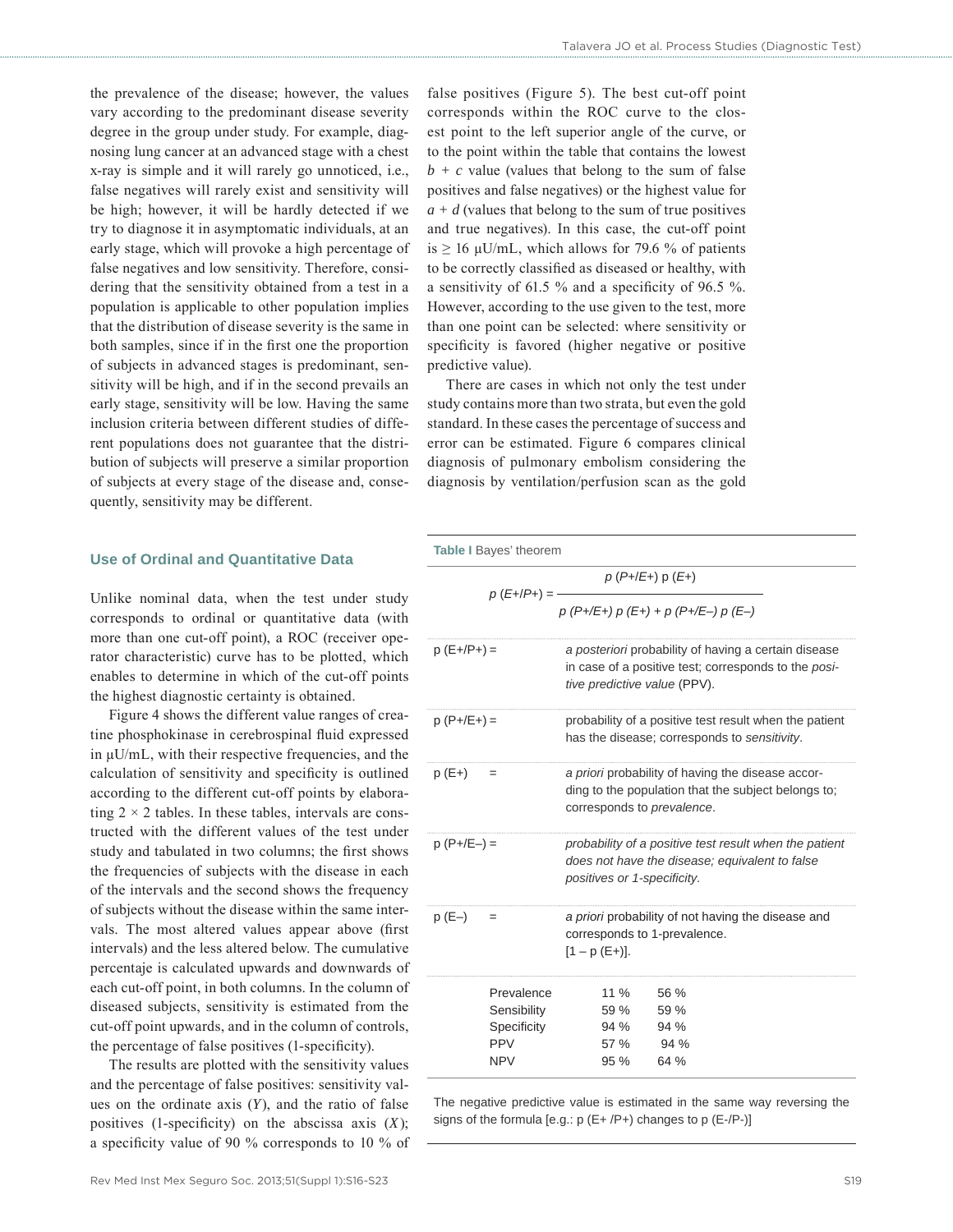standard; the percentage of accuracy corresponds to the cells where both clinical diagnosis and the gold standard match, i.e. in cells *a, e, i*  $(40 + 90 + 70)$ , with this being 66.66 %, and our percentage of errors overestimating the diagnosis corresponds to cells *b,*   $c, f (30 + 20 + 10)$ , with this being 20 %; finally, the percentage of error underestimating the diagnosis is comprised by cells *d*, *g*,  $h(7+30+3)$ , with this being 13.33 %. However, there is the possibility of wanting to handle the outcome only with two possibilities; in this case, the scans with low and moderate probability could be grouped and talk about a scan with high probability of pulmonary embolism or without high probability, or grouping those with high and intermediate probability and leaving those with low probability in a single group. This same procedure can be performed with the clinical scale, so that by having only four cells, the traditional usefulness estimators of a diagnostic test can be used, or preserving the three strata of our test under study and calculate a ROC curve.

## **Diagnostic Test Applications**

It should remain clear that the application of a test may have different purposes:

- 1. If a screening test is wanted, a high sensitivity test should be used, even if it has low specificity (e.g., test strips to measure blood glucose, to search for suspected diabetes mellitus).
- 2. If ruling out a given disease is wanted, a test with high sensitivity and, if possible, high specifity is used (high negative predictive value, e.g., ELISA for HIV), since, although when positive it is not diagnostic, when negative it does rule it out.
- 3. If we want to confirm a diagnosis in a patient suspected of having a certain disease, a test with high specifity and, if possible, high sensitivity is used (high positive predictive value, e.g., Western-Blot for HIV), since, although when negative it does not always rule the disease out, if positive, it establishes the diagnosis.



**Figure 3** Use of Fagan's nomogram and likelihood ratios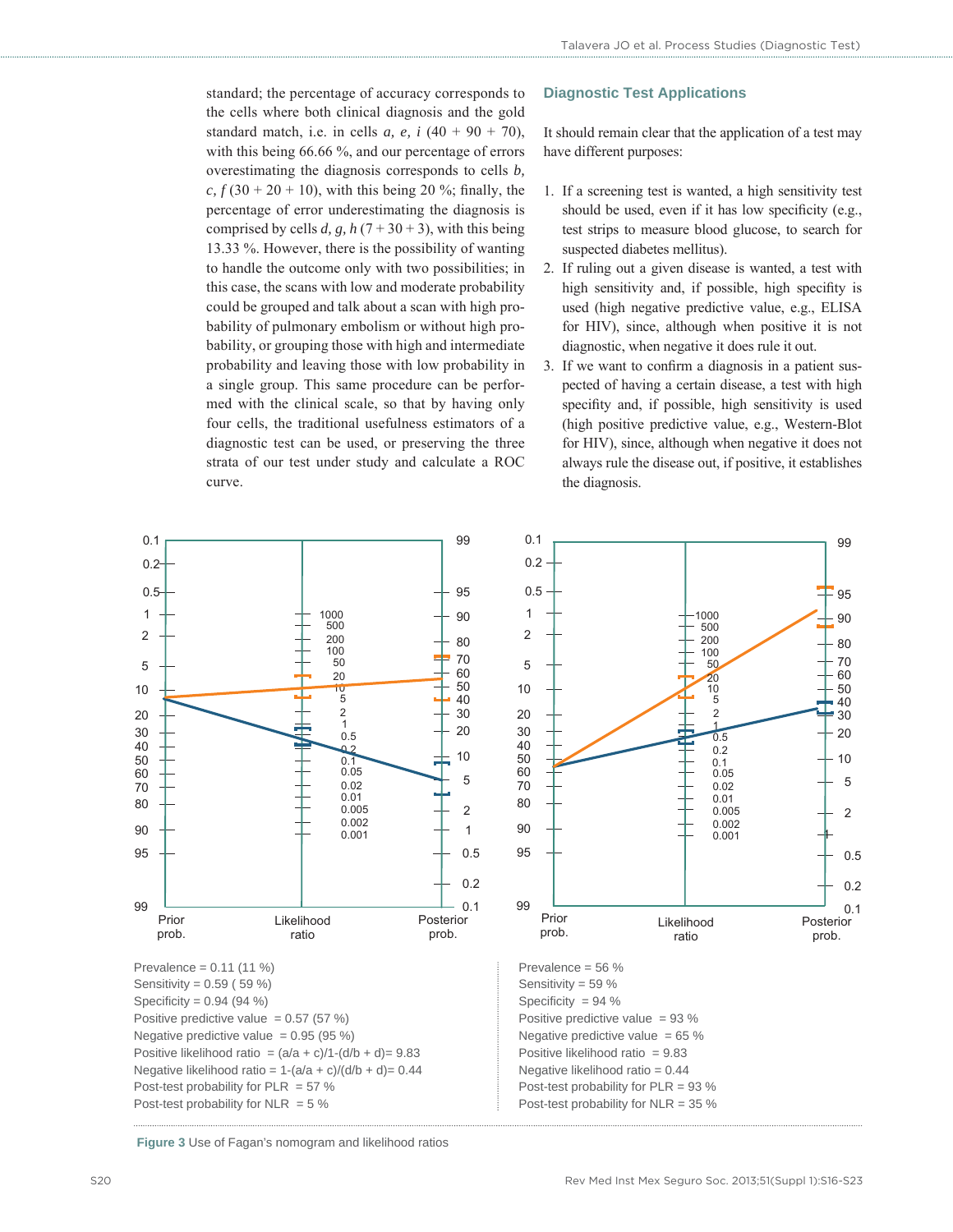| Creatine<br>phosphokinase<br>$(\mu U/mL)$ | Damage         |                     | $\geq 76$      |             |    |                  |    |           |           |              | $\geq 16$ |                |          |              |                |  |
|-------------------------------------------|----------------|---------------------|----------------|-------------|----|------------------|----|-----------|-----------|--------------|-----------|----------------|----------|--------------|----------------|--|
|                                           | Organic        | Metabolic           |                |             |    | $\geq 61$        |    | $\geq 46$ | $\geq$ 31 |              |           |                |          | $\geq 0$     |                |  |
| $\geq 76$                                 | 2              | 0                   | $\overline{2}$ | $\mathbf 0$ |    |                  |    |           |           |              |           |                |          |              |                |  |
| 61-75                                     | $\overline{1}$ | $\mathbf{0}$        | 25             | 27          | 3  | $\boldsymbol{0}$ |    |           |           |              |           |                |          |              | $\overline{a}$ |  |
| 46-60                                     | $\overline{2}$ | $\mathsf{O}\xspace$ |                |             | 24 | 27               | 5  | $\bf{0}$  |           |              |           |                |          |              |                |  |
| $31 - 45$                                 | 6              | $\mathsf{O}\xspace$ |                |             |    |                  | 22 | 27        | 11        | $\mathbf{0}$ |           |                |          |              | $\mathbf{C}$   |  |
| 16-30                                     | $\,$ 6         |                     |                |             |    |                  |    |           | 16        | 27           | 17        | $\overline{1}$ |          |              |                |  |
| $\leq 15$                                 | 10             | 26                  |                |             |    |                  |    |           |           |              | 10        | 26             | 27       | 27           |                |  |
|                                           |                |                     |                |             |    |                  |    |           |           |              |           |                | $\bf{0}$ | $\mathbf{0}$ |                |  |

| Sensitivity<br>$(a/a + c)$ | $\%$ | 7            | 11           | 19                  | 41           | $-25.01$<br>63 | 100      |
|----------------------------|------|--------------|--------------|---------------------|--------------|----------------|----------|
| Specificity<br>$(d/b + d)$ | $\%$ | 100          | 100          | 100                 | 100          | 96             | $\bf{0}$ |
| False positives            | $\%$ | $\mathbf{0}$ | $\mathbf{0}$ | $\mathsf{O}\xspace$ | $\mathbf{0}$ | $\overline{4}$ | 100      |
| Error                      |      | 25           | 24           | 22                  | 16           | 11             | 27       |

Figure 4 Estimation of sensitivity and specificity at different cut-off points to identify organ damage in coma patients

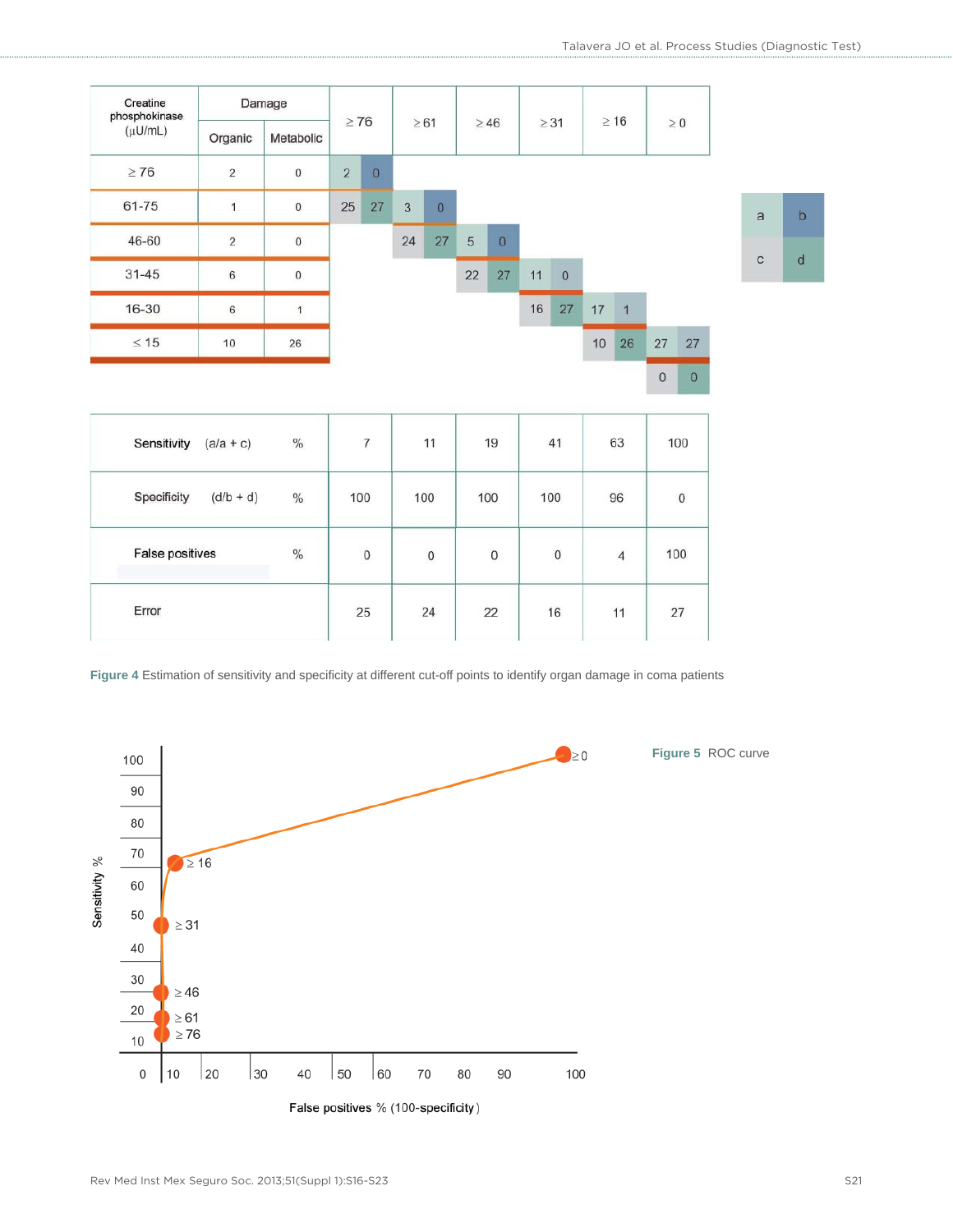|                              |          | High                                                    | Moderate                | Low             |        |
|------------------------------|----------|---------------------------------------------------------|-------------------------|-----------------|--------|
|                              |          |                                                         |                         |                 |        |
|                              | High     | 40 <sub>l</sub>                                         | 30                      | 20              | $90\,$ |
|                              |          | $\mathbf{a}$                                            | $\mathbf b$             | $\mathbf{c}$    |        |
|                              |          |                                                         |                         |                 |        |
| <b>Clinical</b><br>diagnosis | Moderate | $\overline{7}$                                          | 90 <sub>o</sub>         | 10              | 107    |
|                              |          | $\mathbf{d}$                                            | $\mathbf{e}$            | $\mathbf{f}$    |        |
|                              |          |                                                         |                         |                 |        |
|                              | Low      | $\overline{3}$                                          | 30 <sub>1</sub>         | 70 <sub>l</sub> | 103    |
|                              |          | $\begin{array}{c} \mathbf{g} \\ \mathbf{g} \end{array}$ | $\overline{\mathbf{h}}$ | $\bar{0}$       |        |
|                              |          | 50                                                      | 150                     | 100             | 300    |

### **Ventilation/perfusion scan (gold standard)**

**Figure 6** Assessment of clinical diagnosis efficacy in identifying pulmonary thromboembolism

Cells *a, e, i* = matches, in this case 66.66 %

Cells *b, c, f* = errors overestimating the diagnosis, in this case 20 %

Cells *d, g, h* = errors underestimating the diagnosis, in this case 13.33 %

Ordering tests in excess, whether justified or not, generates abnormal results even in normal people, which in turn triggers a cascade of more expensive and riskier tests, in addition with anxiety for the patient.

## **Common Errors When Elaborating a Diagnostic Test**

We already explained how to estimate the efficacy of a diagnostic test and how to make use of it; however, we should watch out for possible causes of systematic errors, with two of them standing out in particular:

- 1. Inadequate selection of patients.
- 2. Inadequate interpretation of both the test under study and the gold standard.

The selection of an inadequate spectrum of patients may happen from the clinical or the pathological point of view. For example: the efficacy of a sputum cytology study is not the same for the detection of lung cancer in a patient with a history of heavy and prolonged smoking, weight loss, cough with hemoptysis and dyspnea, than in a patient who only has a cough and whitish expectoration, nor is the efficacy of carcinoembryonic antigen measurement equal for the detection of colon cancer in a patient with Dukes' stage A, compared with a patient with stage D. It is essential for every diagnostic test to be performed with the participation of patients that cover the entire spectrum of the disease, and, in addition, that the proportion of patients in each stratum is reported, so that its usefulness in other populations can be determined. On the other hand, concomitant diseases and used therapies that may alter the efficacy of the test under study should be considered. The control group must have been selected with the same criteria than the problem group, i.e., using the same entrance door, in order for the comparison to have clinico-methodological significance.

With regard to the most common mistakes during the elaboration of a diagnostic test, it is common that when assessing the test under study, the result for the gold standard is already known; this generates an interpretation bias because the assessor is expecting a certain result. Occasionally, the performance and the assessment of the test under study precede the gold